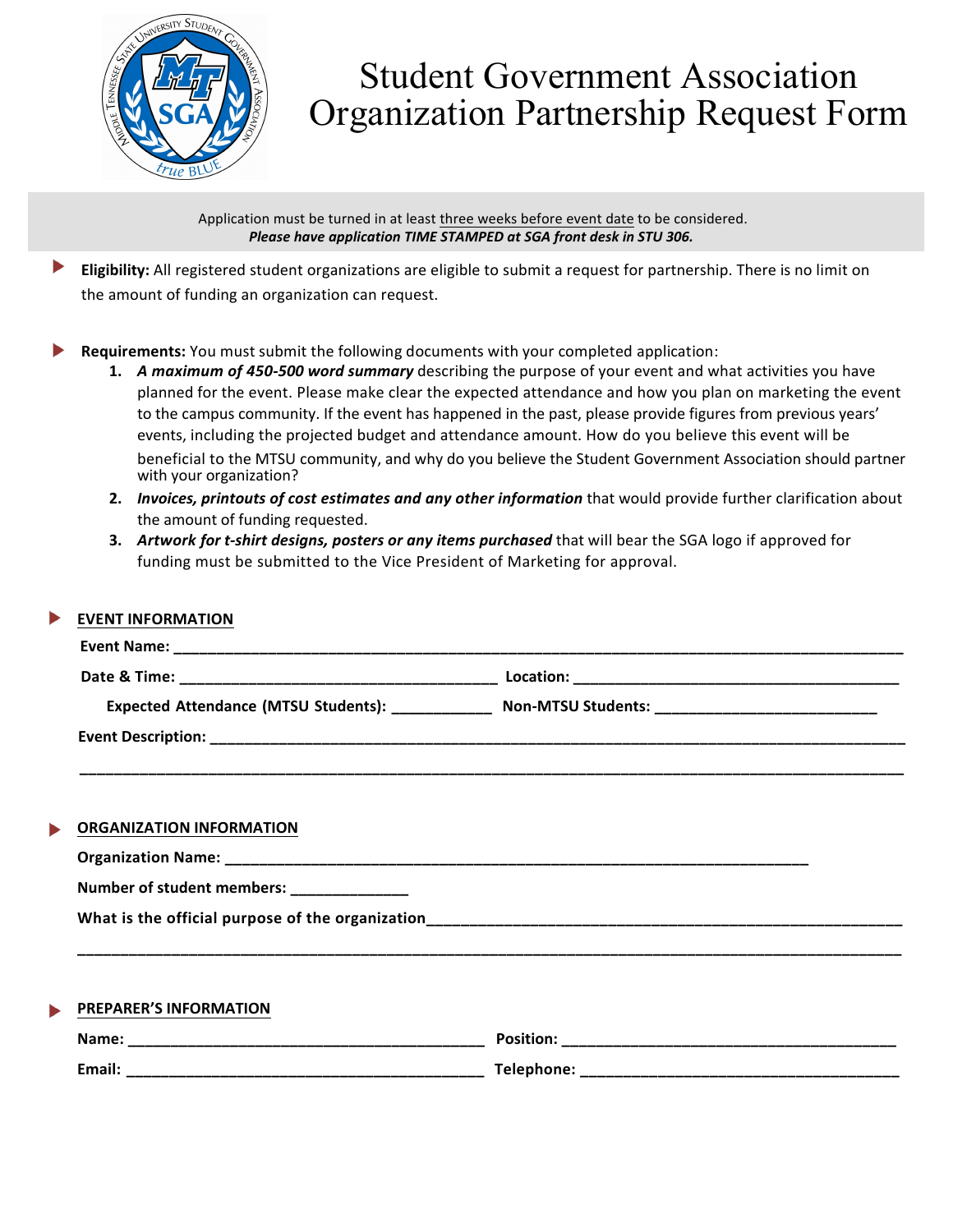## **COST BREAKDOWN**

Please list all expected costs for the event.

- **FOOD** If you are planning on buying food for the event from an outside vendor, you may only spend up to \$500.00 total per MTSU policy. If you are planning on spending over \$500.00, you must obtain prior approval from MT Dining or have the food catered through MT Dining.
- **T-SHIRTS** Any t-shirts or promotional materials funded by SGA must bear the SGA logo in their original design.

| <b>Expense Item</b> | <b>Description</b> | Price<br>per Item | Quantity | <b>Total</b> |
|---------------------|--------------------|-------------------|----------|--------------|
|                     |                    |                   |          |              |
|                     |                    |                   |          |              |
|                     |                    |                   |          |              |
|                     |                    |                   |          |              |
|                     |                    |                   |          |              |
|                     |                    |                   |          |              |
|                     |                    |                   |          |              |

*(Continue on separate page, if necessary)* 

| Total Expenses: | \$0.00 |
|-----------------|--------|
|                 |        |

## ▶ **OTHER SOURCES OF FUNDING/REVENUE:**

Please clarify any other sources of funding you will receive to help fund this event (including club member dues, contributions from other departments, etc.) You should also indicate whether you will be earning any revenue from the event (i.e. entry fees, etc.) Please note that SGA cannot provide any funding for charity fundraisers.

| <b>Source</b> | <b>Description of Contribution</b> | <b>Total Expected Contribution</b> |
|---------------|------------------------------------|------------------------------------|
|               |                                    |                                    |
|               |                                    |                                    |
|               |                                    |                                    |
|               |                                    |                                    |

**Total Contributions: \_\_\_\_\_\_\_\_\_\_\_\_\_\_\_\_\_\_\_\_\_\_\_** \$ 0.00

**Total Requested Amount: \_\_\_\_\_\_\_\_\_\_\_\_\_\_\_\_\_\_\_** \$ 0.00